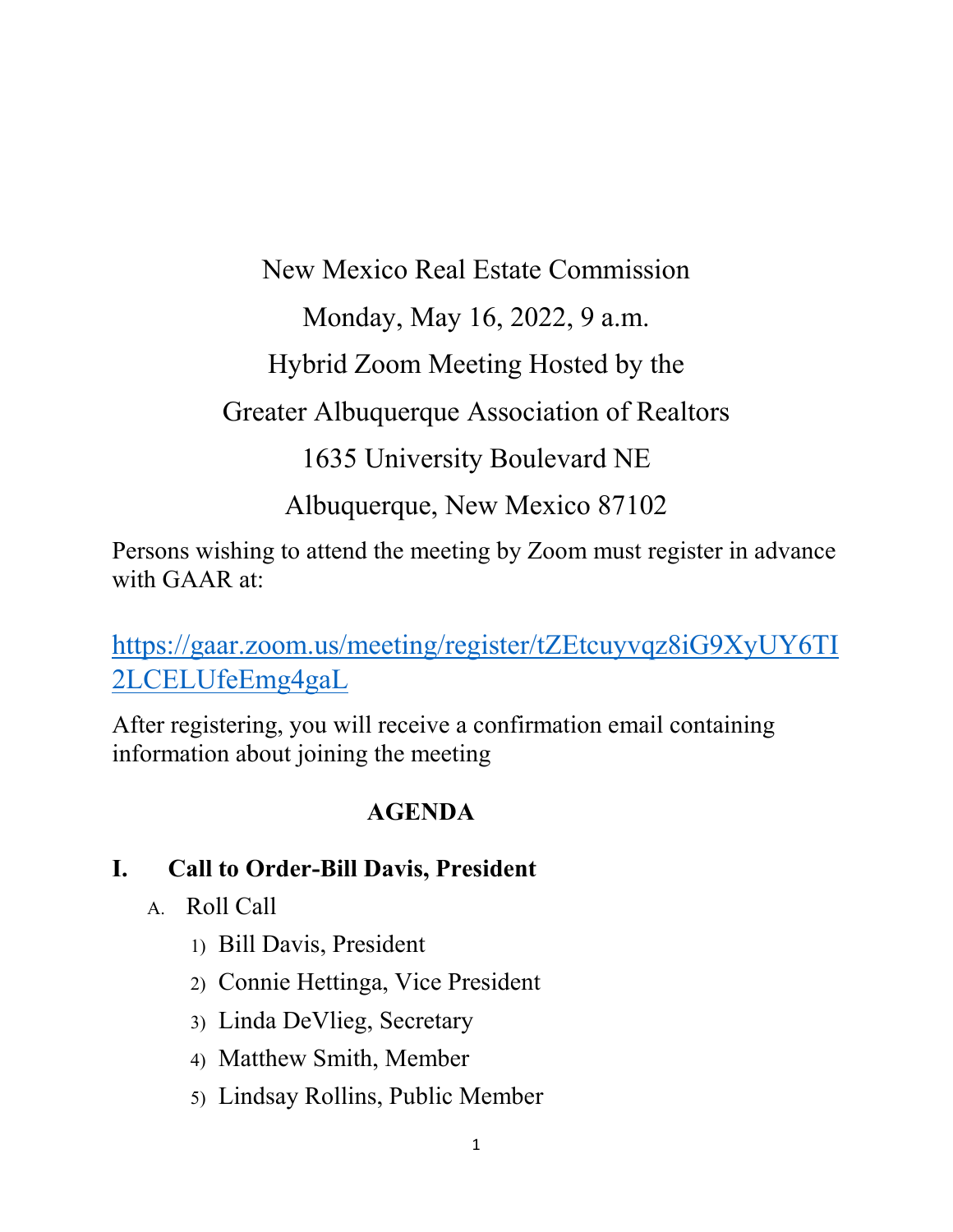- B. Approval of the Agenda of the May 16, 2022 Regular Meeting.
- C. Approval of the Minutes of the March 21, 2022 Special Meeting.

#### **II. Broker and Public Comment**

## **III. Reports**

- Education Advisory Committee (EAC)- Approval of Minutes of April 13, 2022 and May 11, 2022 Meetings
- Teams Task Force

## **IV. New Business**

• Discussion and possible action on the need for a rule making to implement the provisions of House Bill 191.

# **V. Disciplinary Matters**

A. Chief Investigator's Report- Lyn Carter Complaints Received

March-10

April -8

May-5

Year to Date- 39

B. Hearings Scheduled- NONE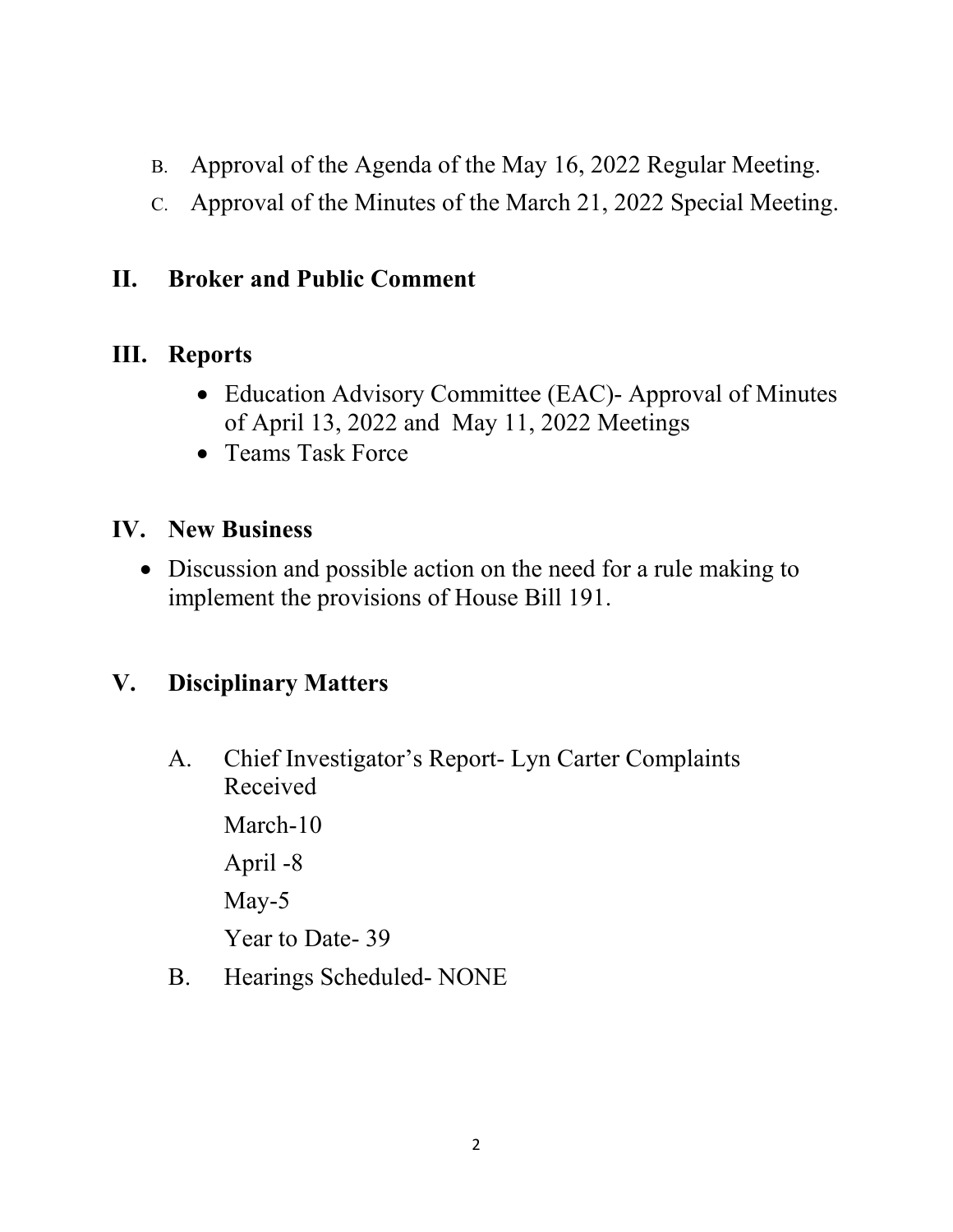#### **VI. Executive Session**

- A. Reports of Investigation
- NMREC CASE NO. 21-12-10-080
- NMREC CASE NO. 22-03-02-017
- NMREC CASE NO. 22-02-03-011
- NMREC CASE NO. 22-03-08-023
- NMREC CASE NO. 22-02-04-012
- NMREC CASE NO. 22-02-07-015
- NMREC CASE NO. 22-03-03-018
- NMREC CASE NO. 22-03-06-021
- NMREC CASE NO. 22-03-09-024
- NMREC CASE NO. 22-04-02-027
- NMREC CASE NO. 22-01-01-001
- NMREC CASE NO. 22-02-06-014
- NMREC CASE NO. 21-12-02-072
- NMREC CASE NO. 22-01-06-006
- NMREC CASE NO. 22-01-07-007
- NMREC CASE NO. 22-02-05-013
- NMREC CASE NO. 22-03-04-019
- NMREC CASE NO. 22-01-02-002
- NMREC CASE NO. 22-02-01-009
- NMREC CASE NO. 22-01-05-005
	- B. Hearing Officer Report, Naden-Garcia NMREC CASE NO. 19-10-05-085
	- C. Proposed Settlement Agreement, Melanie Peak NMREC CASE NOS. 20-02-04-010 & 20-04-08-024
	- D. Request for reconsideration of Pre NCA Offer NMREC Case No. 21-10-11-061